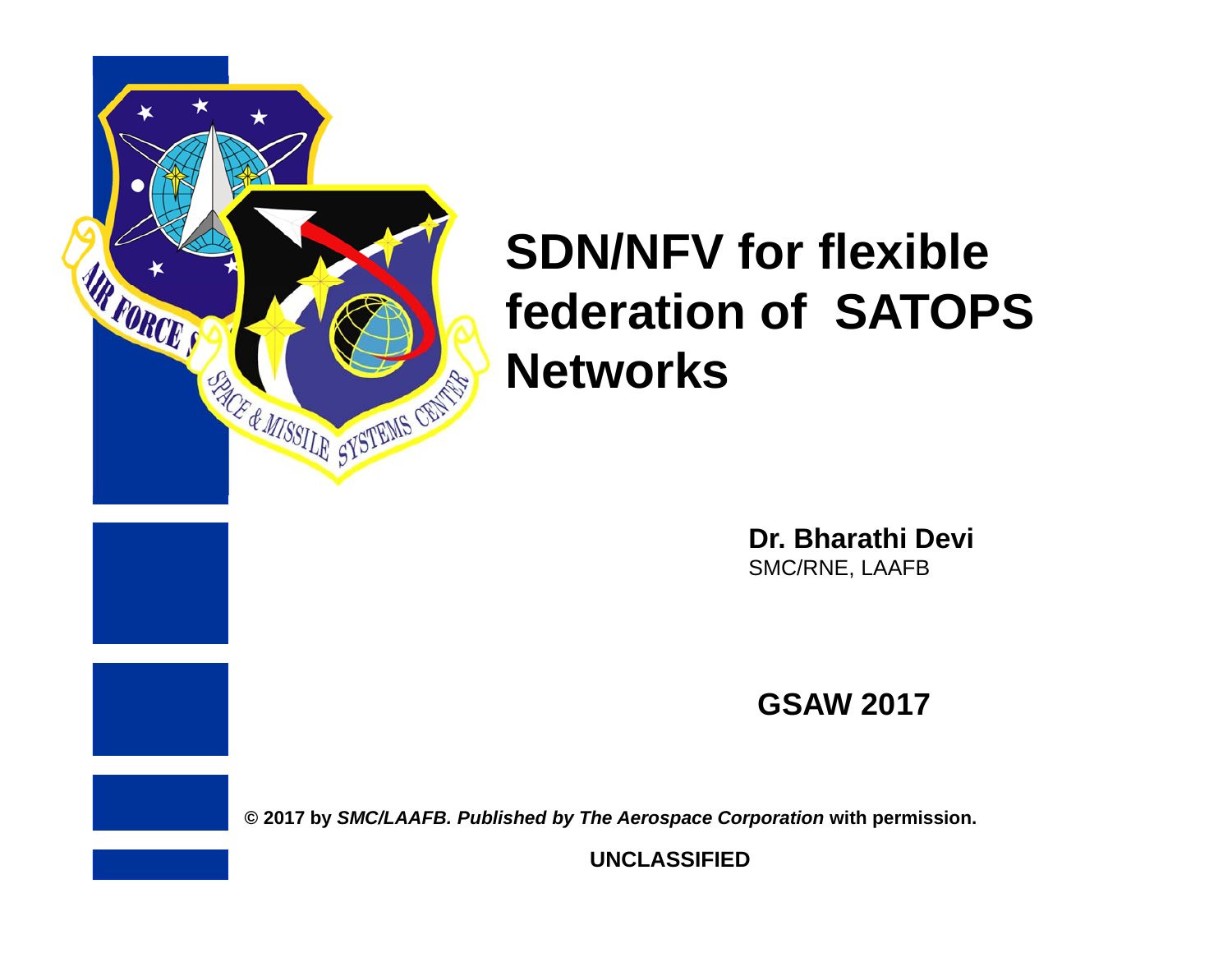



- •**Background**
- **Software Defined Network(SDN) and Network Function Virtualization (NFV)**
- **Proposed changes**
- $\bullet$ **Implications**
- **Future work**
- **Conclusions**
- **References**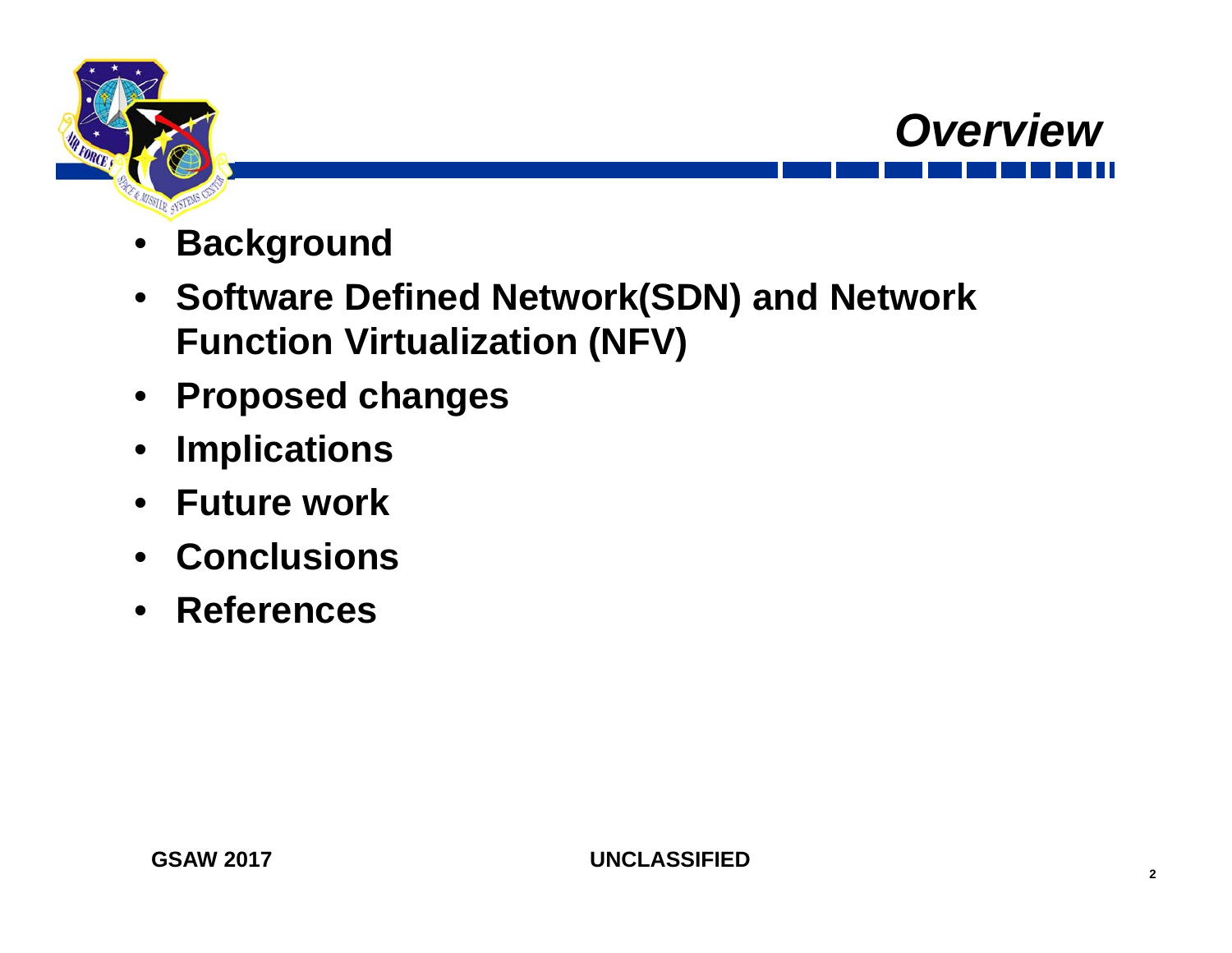



- • **General Hyten's Visions**
	- • **The importance of the Joint Interagency Space Operations Center in building a resilient enterprise**
	- **Space Enterprise Vision (SEV)**
		- **Development of a Resilient Enterprise Ground (REG) architecture leveraging commonality and automation to reduce routine crew workloads and enable enterprise data sharing, robust backup functionality and cybersecurity**
		- **Development of an Infrastructure able to support development of SEV**

Need Resilient Enterprise Ground Architecture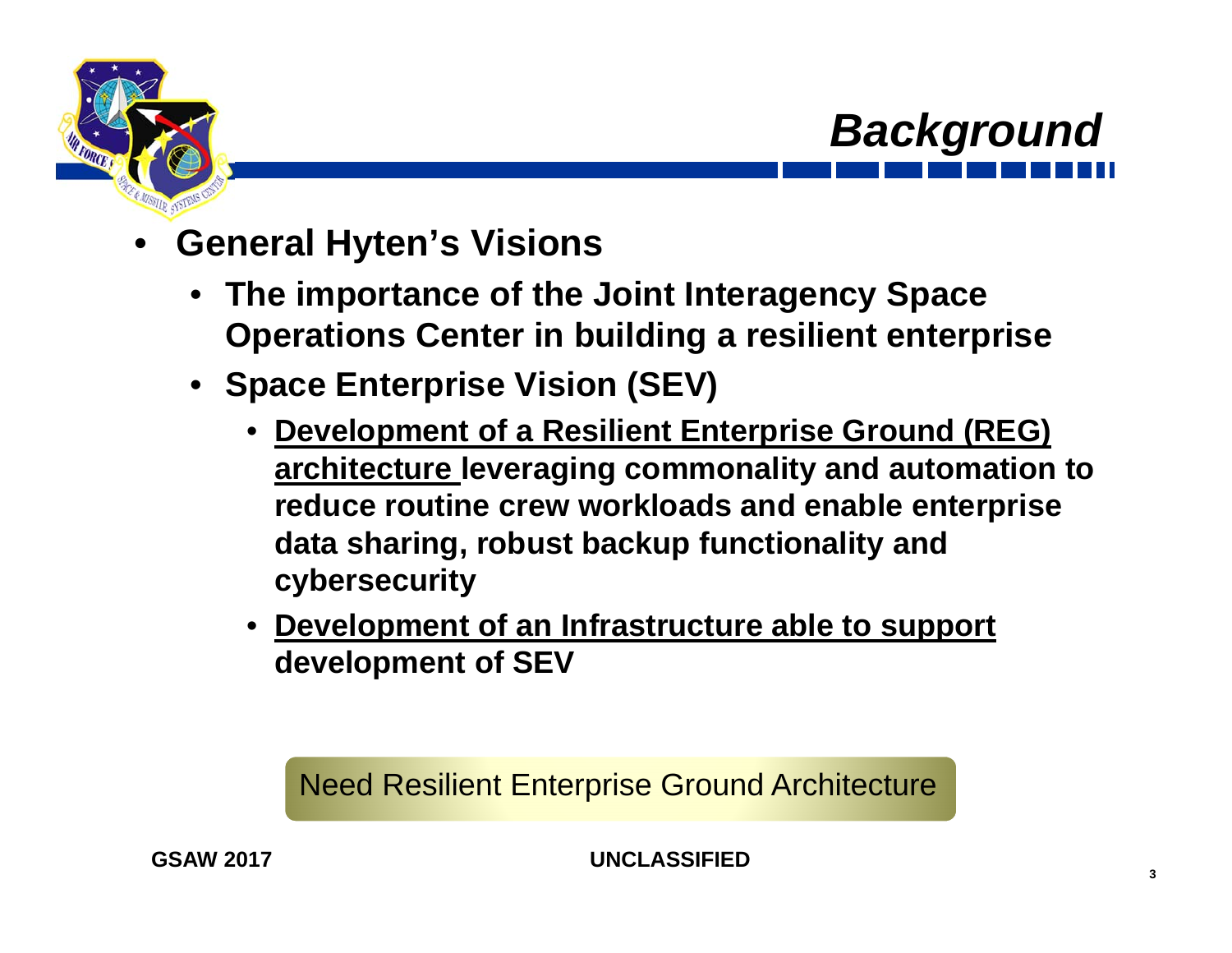



- $\bullet$  **Currently every space system is highly stove-piped, and has limited interoperability with other mission ground systems**
	- **Separate mission specific SATOPS networks**
		- **Impacting Operational (OPEX) and Capital (CAPEX) Expenses**
- • **Enterprise Ground System (EGS) is a step towards achieving the enterprise vision** 
	- •**Enables a common interface for multi-missions**
	- **Leads towards the open data standards**
	- • **Provides foundational framework for Resilient Enterprise Ground architecture**
- • **Transmit/receive network concepts under development for REG**
	- •**Services, Networks and its Operations & Management**

Integration & Consolidation of mission networks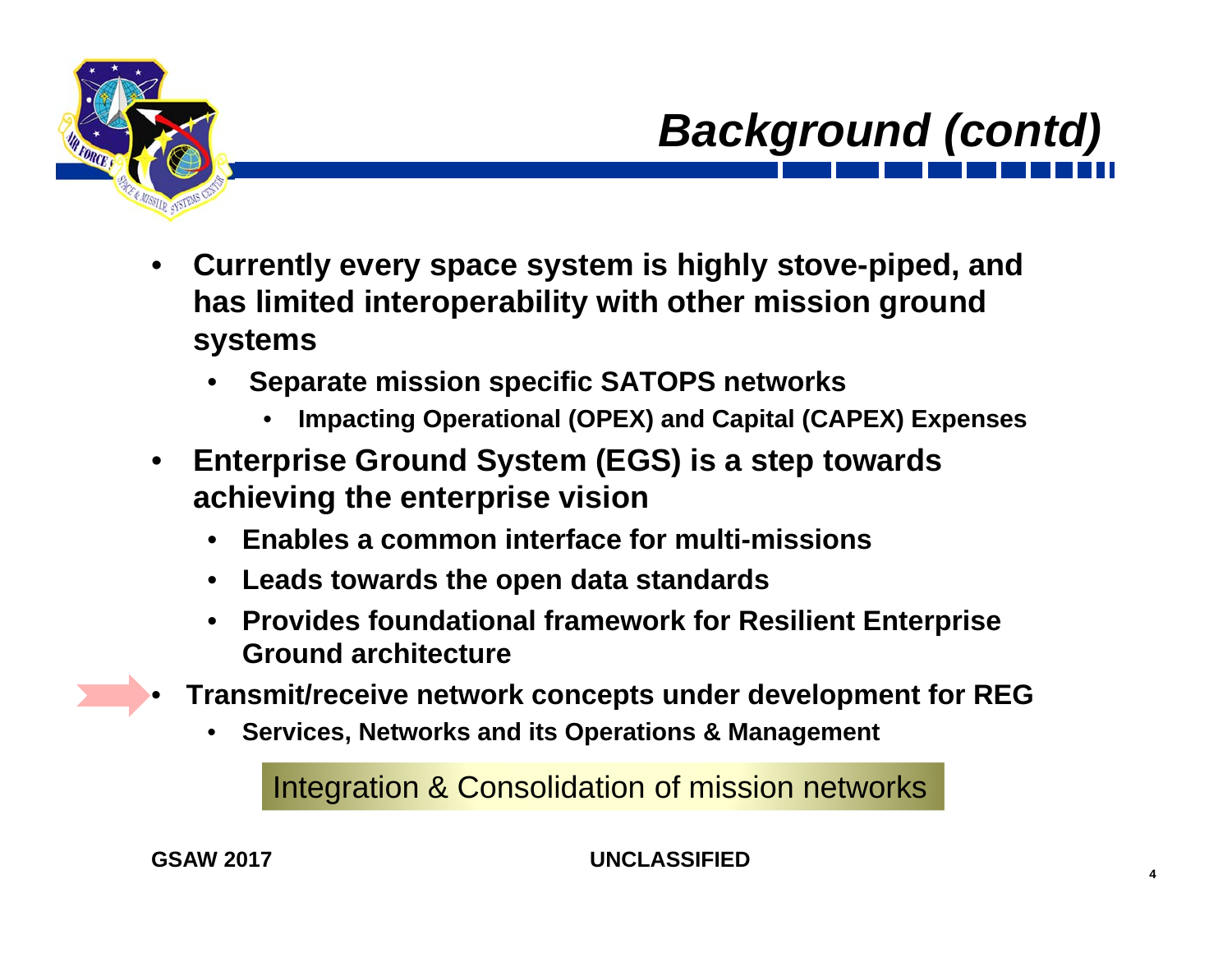



- • **An approach to consolidate and integrate different SATOPS networks to meet the enterprise vision**
	- $\bullet$  **Consolidate and integrate different missions which have their unique networks, antennas, NCC, NOC, personnel,…**
	- **Complementary to EGS**
- $\bullet$  **Using SDN/NFV standards**
	- **Centralized network control, management & operations** 
		- **Agile and flexible**
	- **Virtualized network functions**
		- **Enables automation and easy deployment of updates and applications**

Addresses Integration & Consolidation of SATOPS via SDN/NFV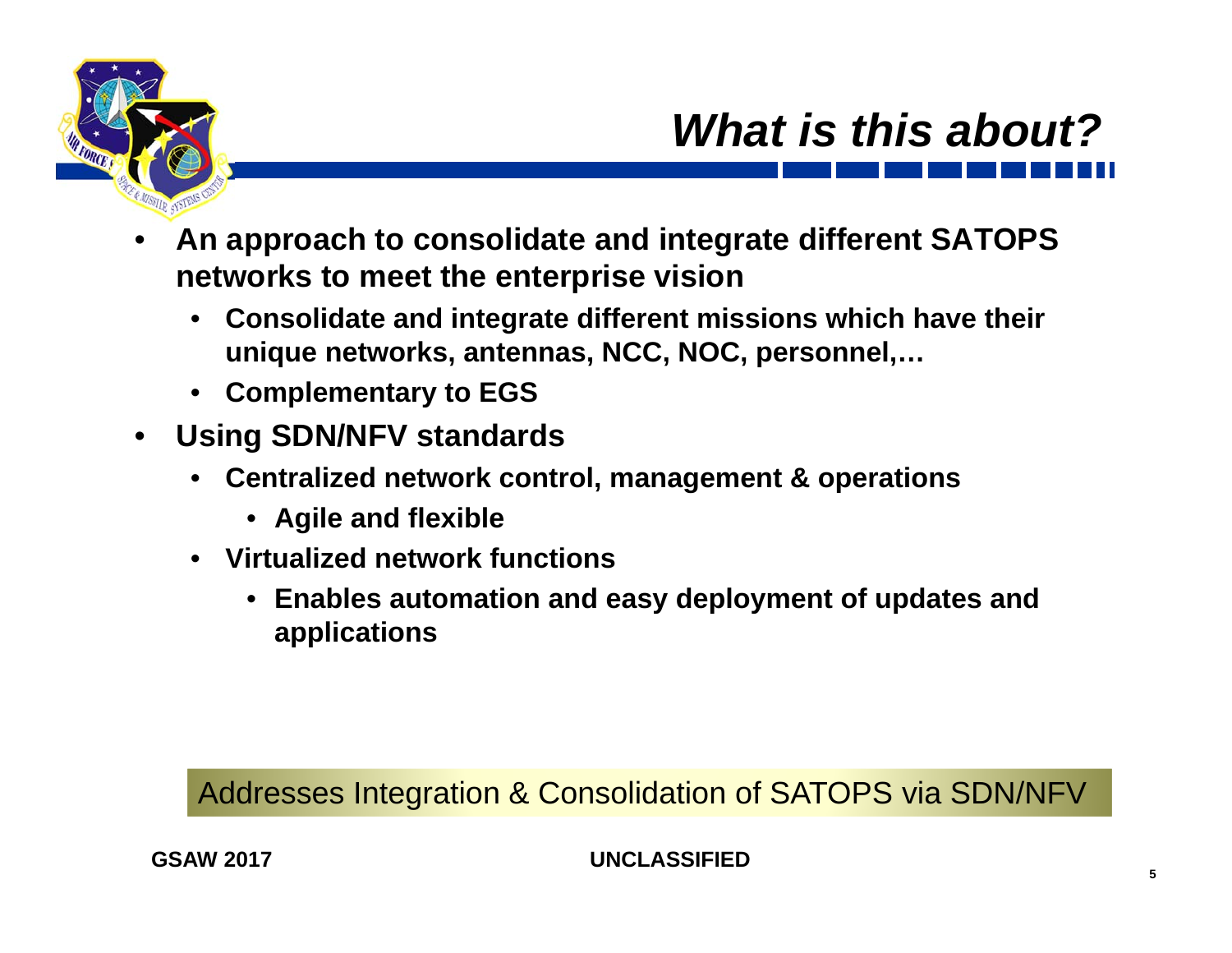

### *Software Defined Networking (SDN)*

- •**Promoted by Open Networking Foundation**
- $\bullet$  **Decoupled Control and Data planes**
	- • **Moves the network from a distributed control plane based on OSPF and Spanning Tree protocols to a centralized controller**
- • **Enables on-the-fly provisioning of the paths and allocate resources for the traffic from a central location**
	- $\bullet$  **OpenFlow® Standard enables remote programming of the forwarding plane**
	- $\bullet$  **Makes networking more dynamic and flexible by using logical overlay networks that can be configured without impacting the underlying physical network**
- **SDN-IP & SDN based MPLS can facilitate brownfield deployment of hybrid SDN networks**

**APPLICATION LAYER Business Applications CONTROL LAYER** Network Services Network Services OpenFlow **INFRASTRUCTURE I AVER** 

Decoupled Control Plane and Data Plane

•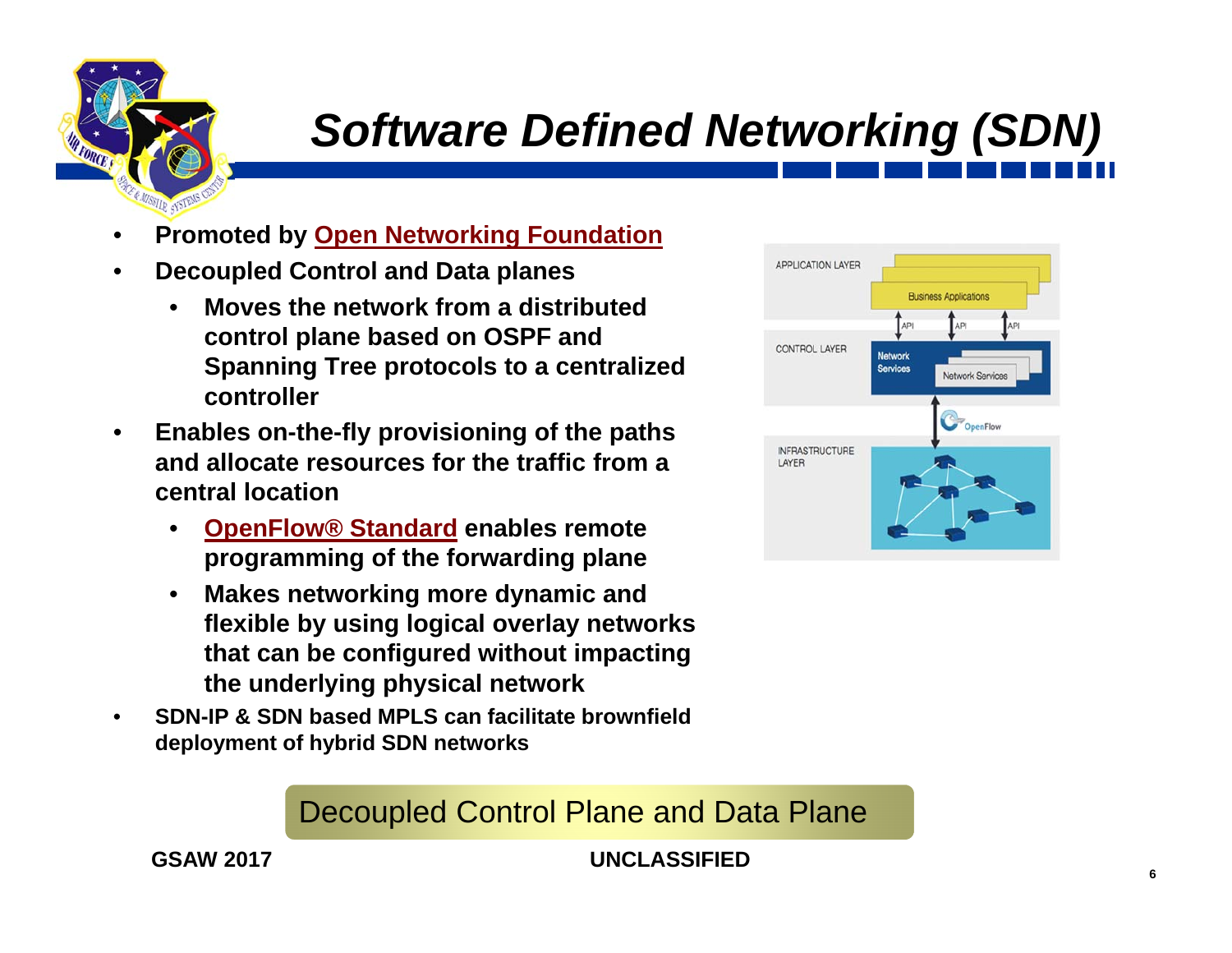

#### *Network Functions Virtualization (NFV)*

- • **Complementary to SDN, can exist without SDN, and enabler of Virtual Network Functions (VNF)**
- • **Global operators-initiated Industry Specification Group (ISG) under the auspices of ETSI**
	- • **290+ companies, including 38 Tier-1 carriers (and mobile operators) & service providers, cable industry**
- • **Moves the network functions from dedicated hardware (HW) to virtualized Software (SW)**
	- $\bullet$  **Same HW can now cater to multiple roles**
	- •**Remote operation**
	- •**From static to dynamic. Easy to scale**
	- • **Scalable number of Virtual Machines (VM)**
	- • **Enabler of Virtual Network Functions (VNF)**
	- •**Reduces the CAPEX & OPEX**



NFV Architectural Framework (ETSI)



CloudNFV Stack [7]

#### **UNCLASSIFIED**Hardware to Software based Network functions

**GSAW 2017**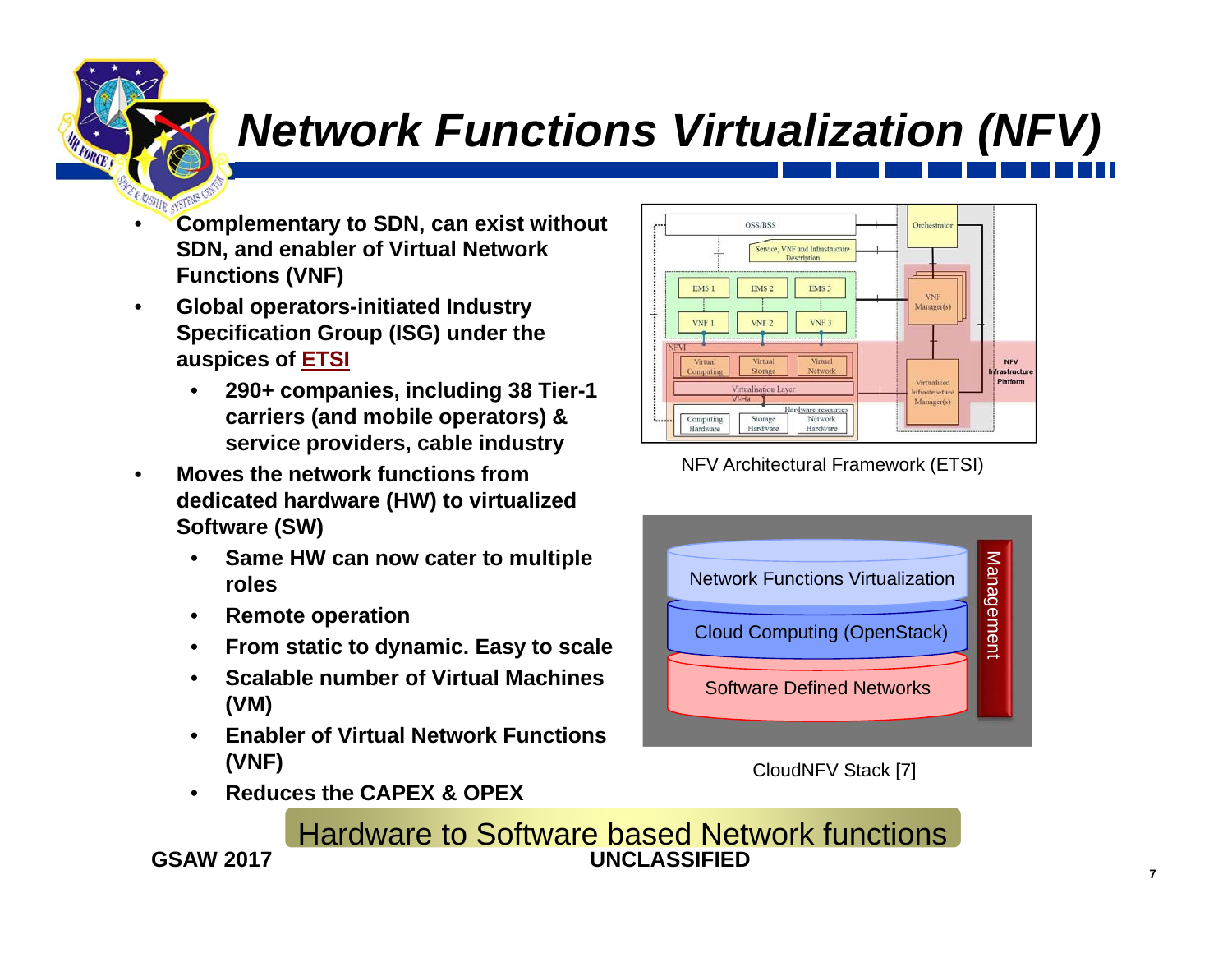## *Architecture for the multi-gateway satellite operations network*  × End user<br>terminal Satellite GWBackbone networkFederated Satellite Federated Satellite

- • Satellites can be accessed by multi-mission antennas of different missions
	- •Increases resiliency of access

Core Networks

•Enables detection of a failure of a satellite and switchover to the redundant satellite

Federation of networks increases resiliency, capacity & redundancy

**UNCLASSIFIED**

A<u>cces</u>s Network<u>s</u>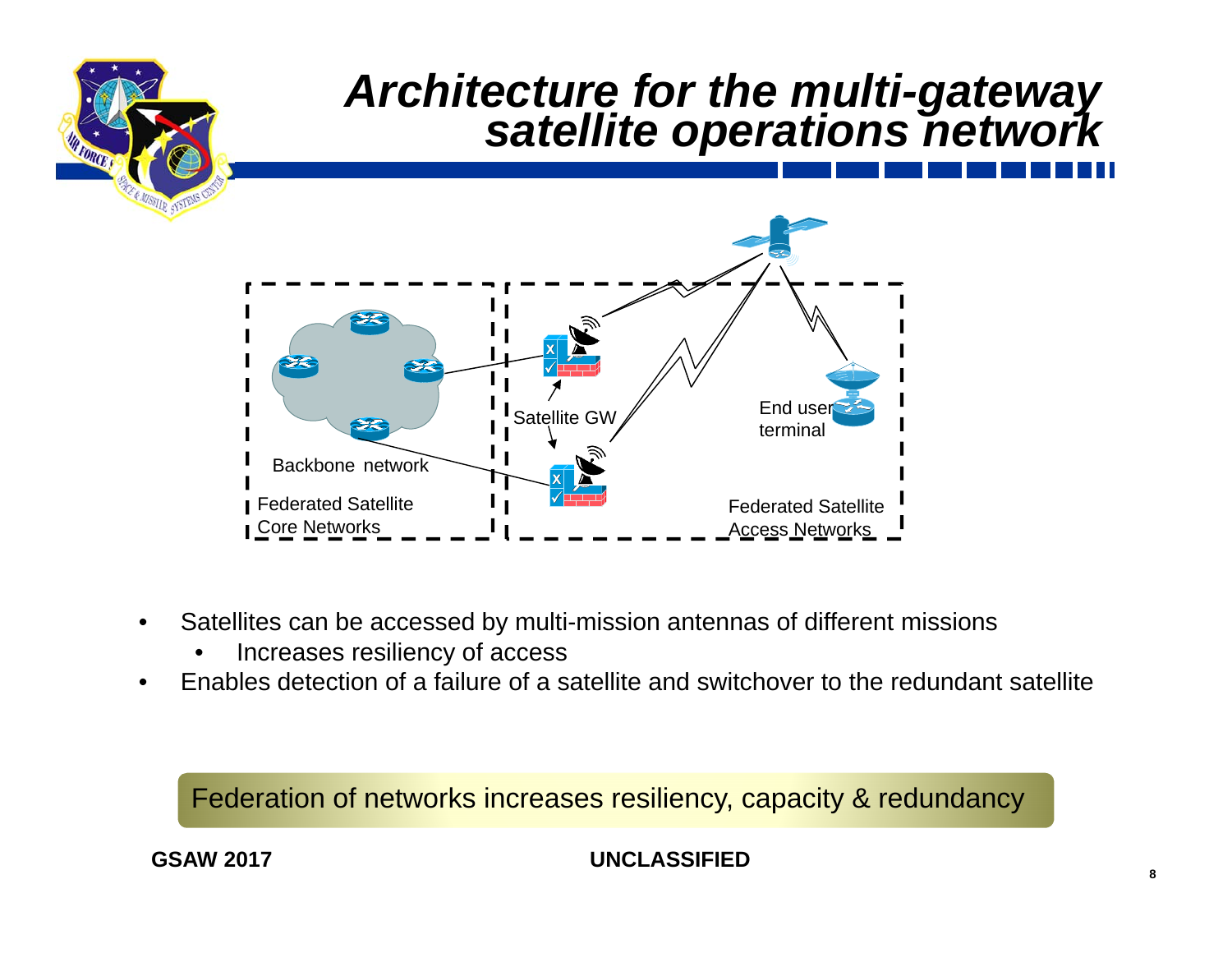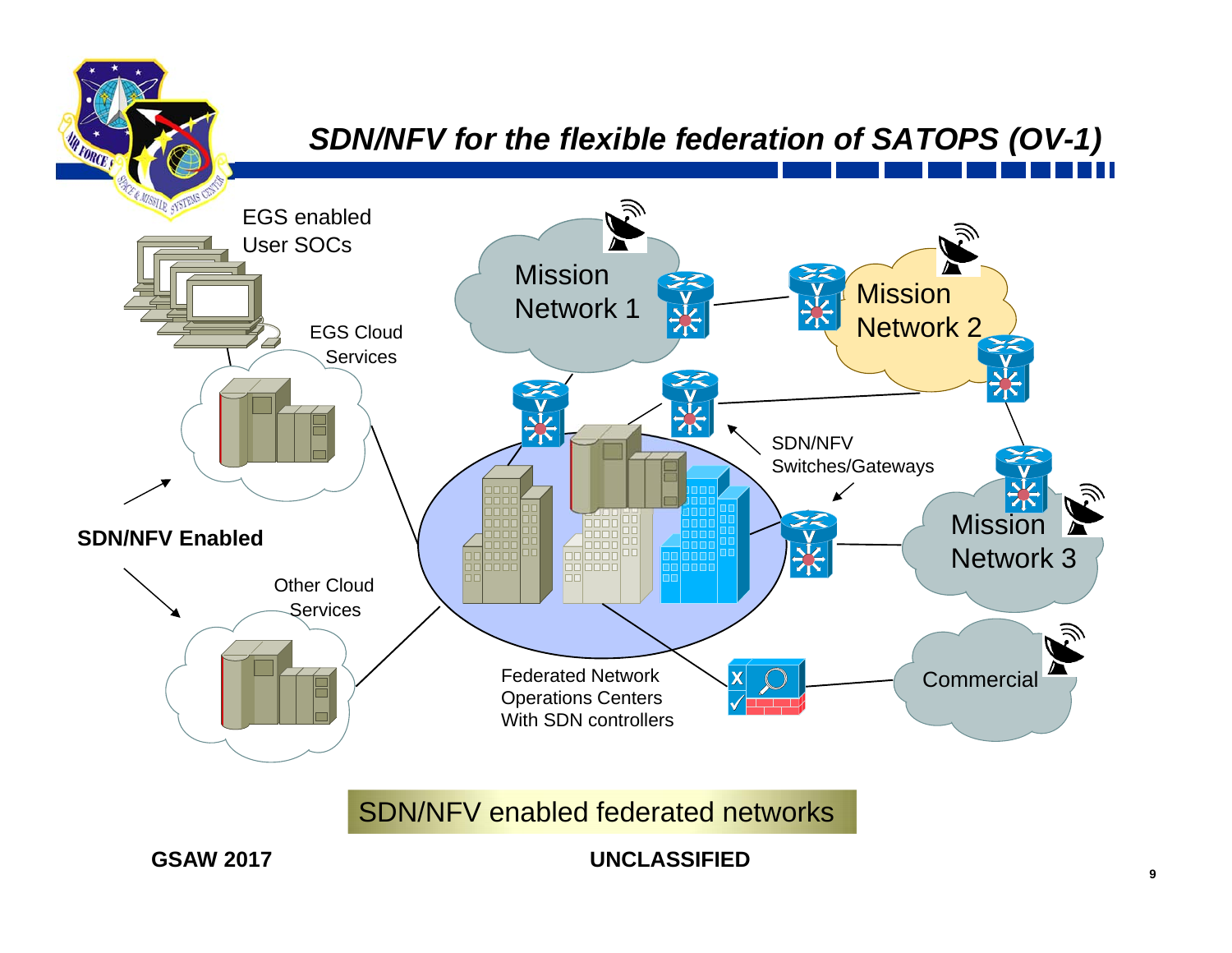

## *Deployment Strategy*



SDN/NFV Deployment in Phases

**GSAW 2017**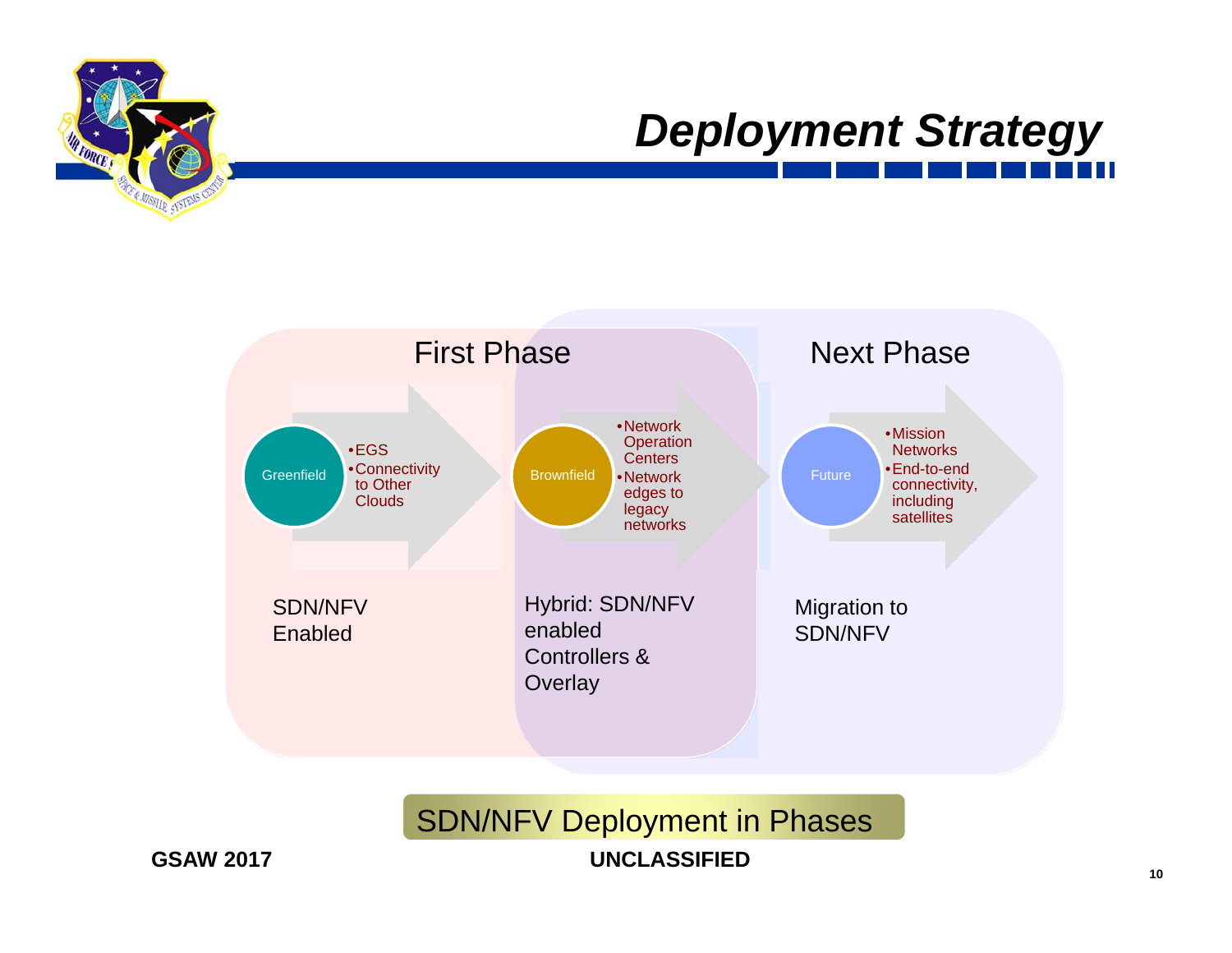

Deployment of SDN/NFV enabled federated networks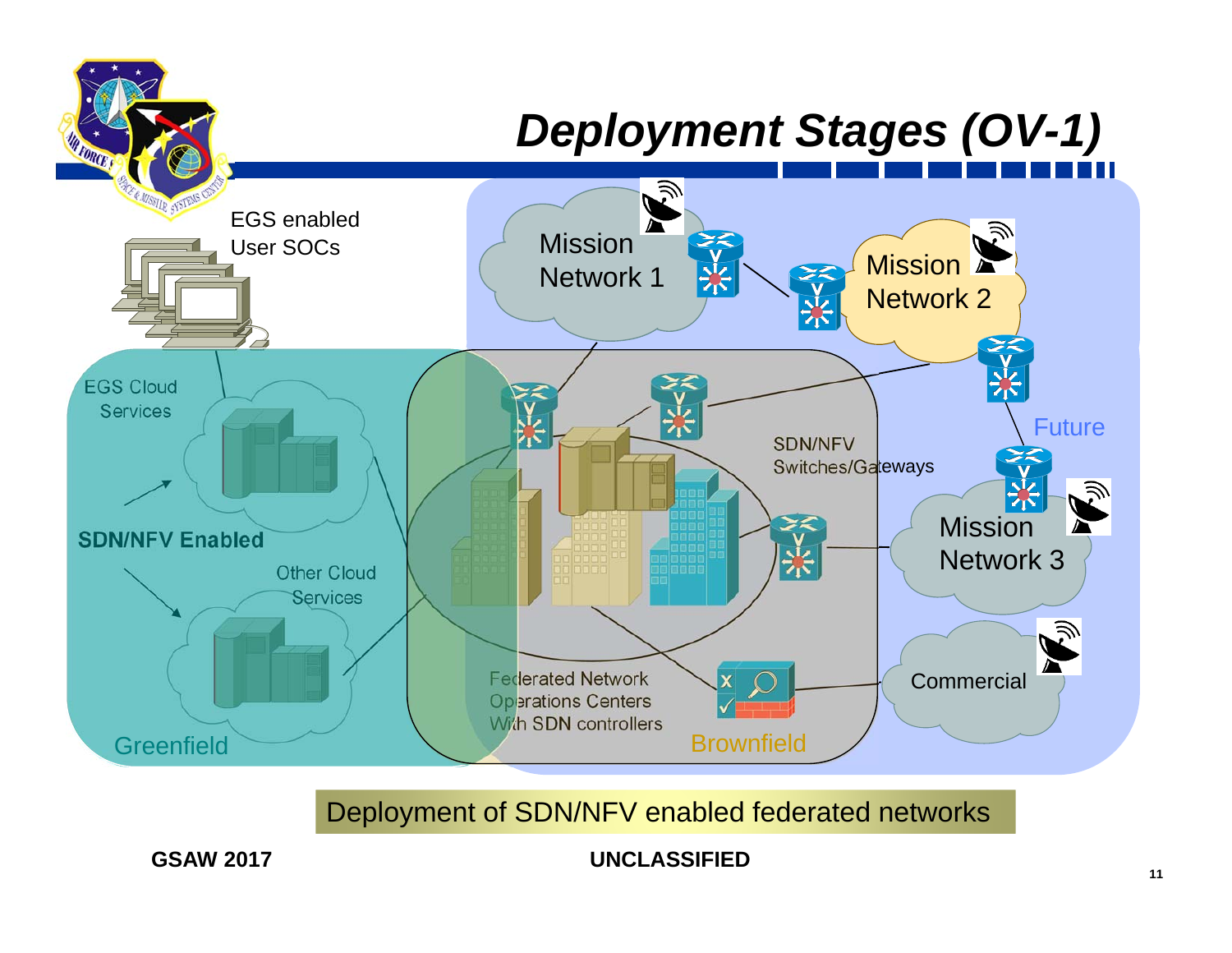

#### *Network Functions Virtualized*

- •**Centralized resource allocation for the end-to-end path**
- $\bullet$ **Network & Element Management Systems**
- $\bullet$  **Router Gateway Functions: Access control and policy functions, NAT, BGP, QoS, MPLS, DDoS detection, Proxy functions, IPSec Tunnel terminal services, Intrusion Detection, …**
- $\bullet$  **Cloud architecture: VMs, vSwitches, Load Balancers, AAA servers, …**
- $\bullet$  **Cyber Security: Firewalls, Gateway Functions, DS attack identification, Intrusion Detection, User Authentication, Host Based Security, Virus Software, …**

#### NFV enables Virtual Network Functions of SATOPS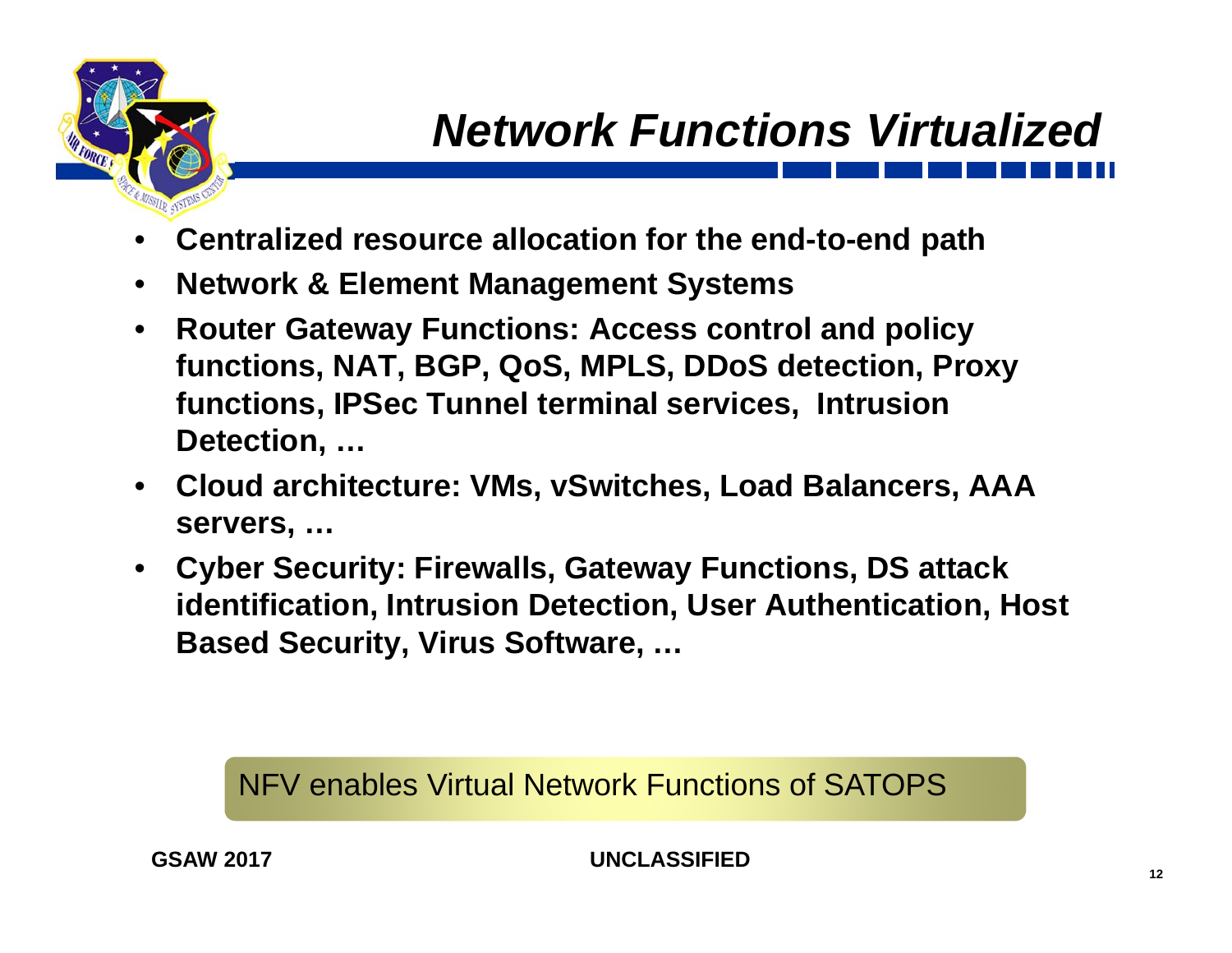

### *Network Management System*

- • **Centralized network management at the NOCs**
	- • **Need new interfaces for interacting with cloud orchestration systems and SDN controllers**
	- **Provides network management for federated networks**
		- **Manages hybrid network: legacy, SDN/NFV**
		- **Increases the capacity and resiliency**
- **End-to-End visibility of the network**
- $\bullet$  **Provides centralized administrative control for FCAPS**
- **Virtualized EMS**
- $\bullet$ *May need a new paradigm for NMS*

Centralized NMS needs new interfaces for SDN/NFV networks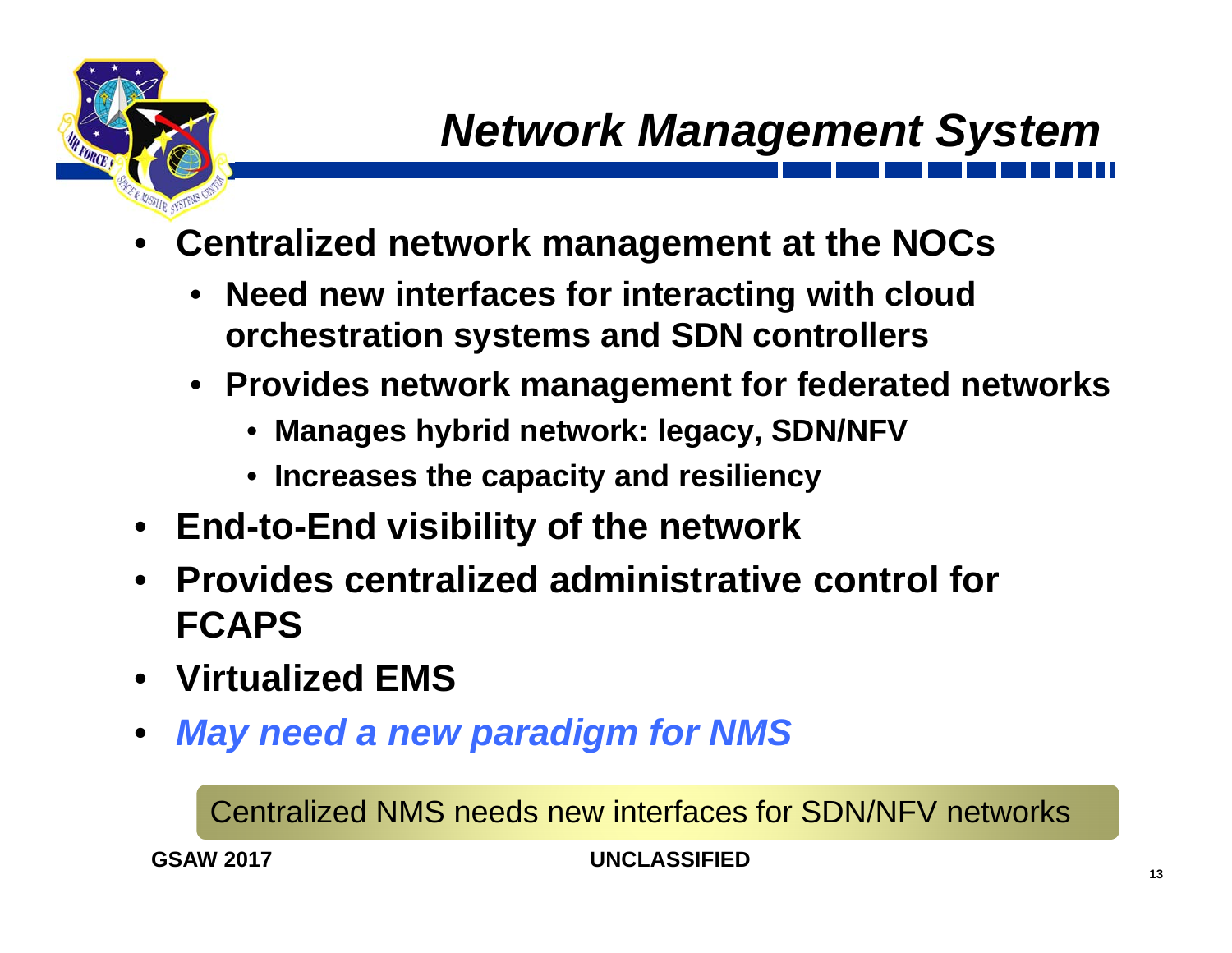

#### *Architectural implications*

#### **Implementation**

- • **Flexibility in interface implementation**
	- **In existing systems**
	- •**In new systems**
- $\bullet$  **Flexibility in deployment of applications and network functions**
- **Allows vendor choice for user C2 systems**
- $\bullet$  **Eliminates reliance on proprietary multiplexers**
- •**Reduced CAPEX**

#### **Operations**

- $\bullet$ **Agile, flexible, reconfigurable**
- •**Multi-tenancy for multi-missions**
- •**End-to-End network visibility**
- • **Centralized and efficient resource allocation**
- •**Automated**
- $\bullet$  **Flexibility in updating applications, deploying new applications and network functions**
- $\bullet$  **Reduced OPEX for training & sustainment**

Open networking standards increase Interoperability, Flexibility and Savings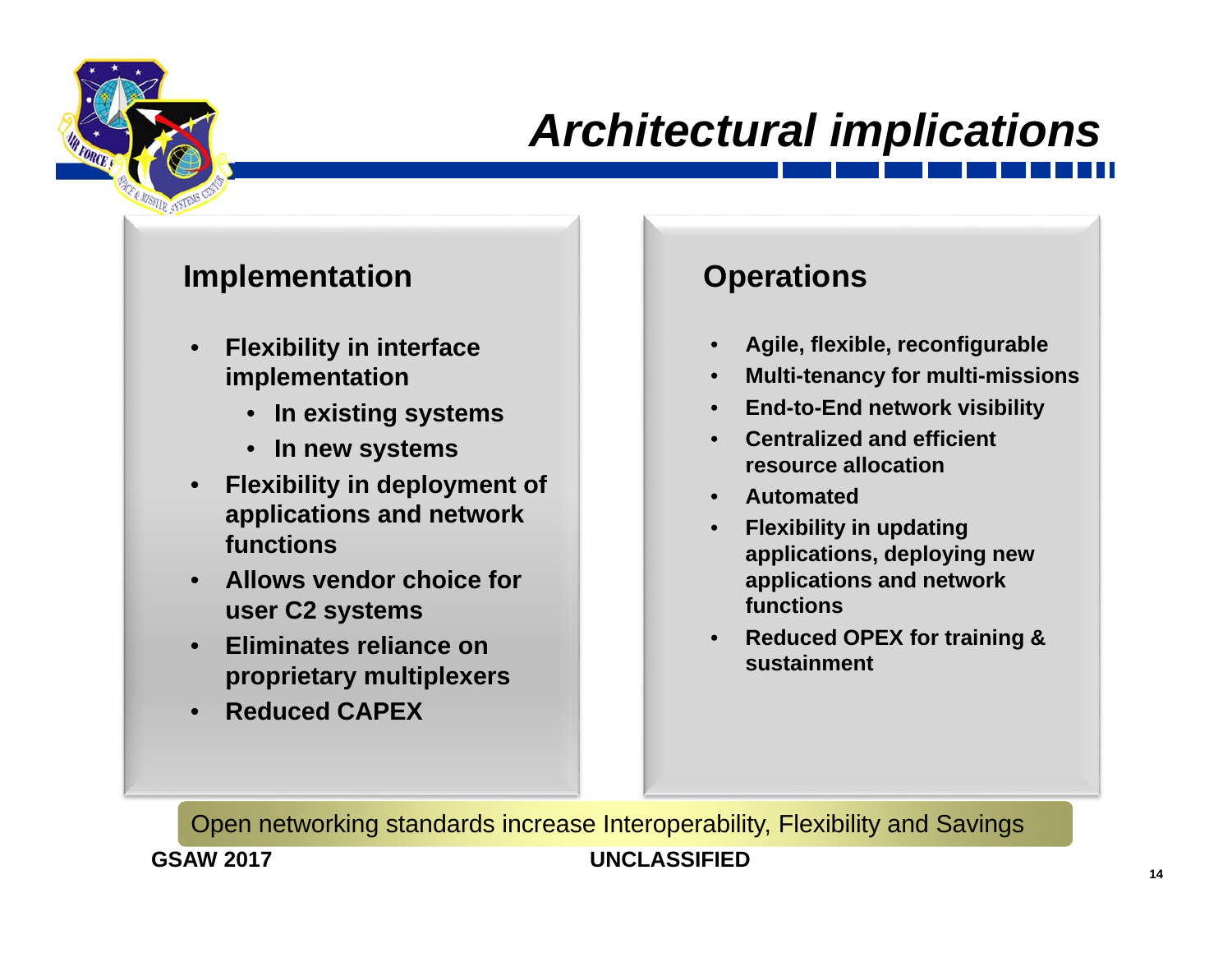

*Benefits*

- •**Unified capabilities as dictated in DoD I 8100.04**
- $\bullet$  **Enables federation with other ground systems**
	- **Flexible, fast, and agile traffic steering and switching for the EGS**
	- **Centralized and granular control over the federated networking infrastructure**
	- **Facilitates prioritized per-flow traffic management & resource allocation**
- **Virtualized network functions on commodity hardware**
	- **Reduced stand-alone devices/hardware**
	- **Increased interoperability**
	- $\bullet$ **Easy updates/upgrades**
	- •**Reduced CapEx and OpEx**
	- **Automation**

New way of operating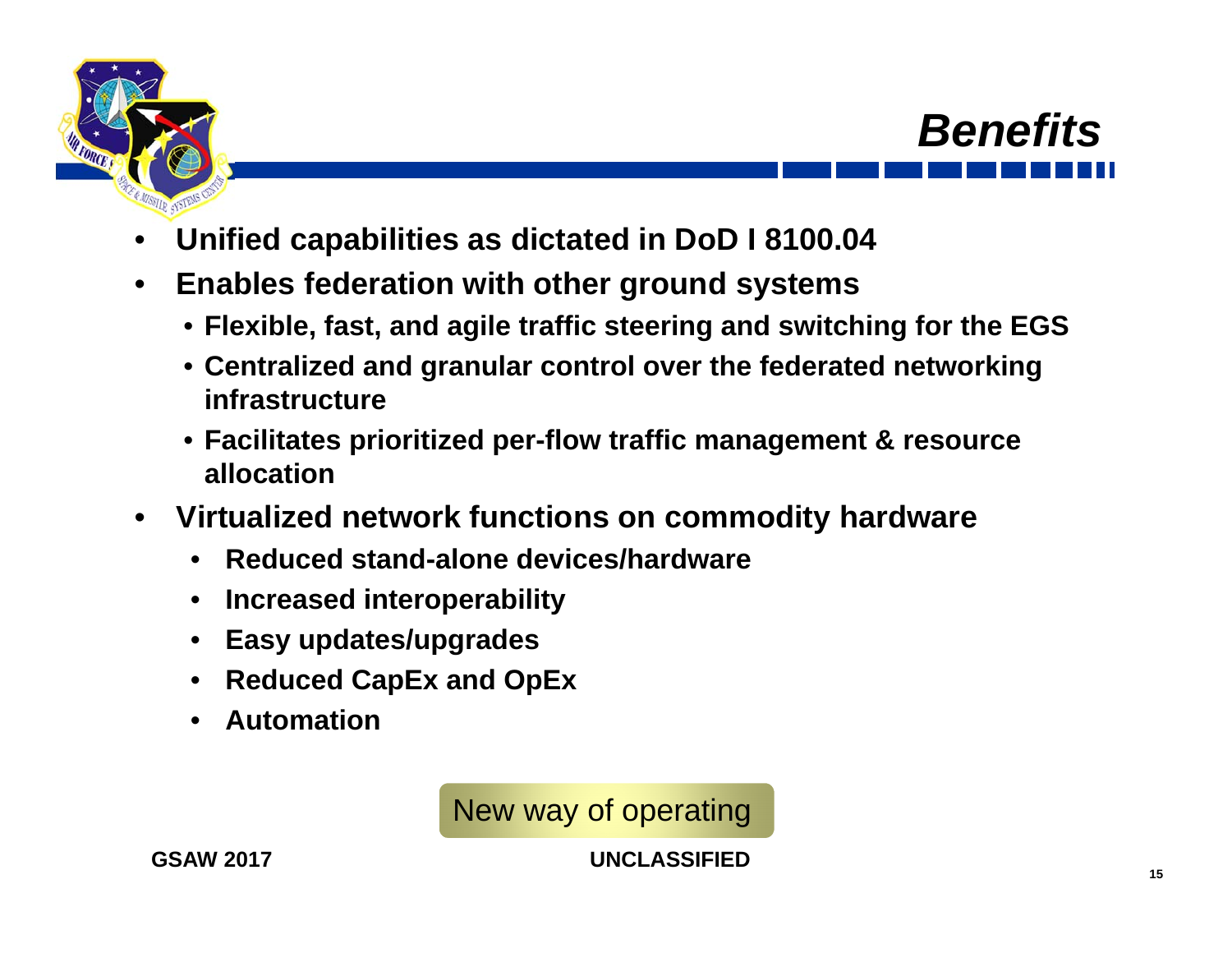

#### *Where the Standards stand?*

- • **SDN** 
	- • **Open Networking: OpenFlow protocol standard available for forwarding**
		- **OpenFlow applications may play key roles in NMS**
	- $\bullet$ **IETF: IRTF SDN Research Group and other workgroups investigating**
	- **IETF: I2RS for hybrid SDN solutions for the near future**
- $\bullet$  **NFV**
	- •**European Telecommunications Standards Institute (ETSI)**
	- **IETF: The Network Virtualization Overlays (NVO3) WG is active in discussing Data Center Virtual Private Networks—VPNs across a number of virtual machines (VMs).**

#### • **Service Providers, Vendors, and Others**

- $\bullet$ **Google was the first one to build SDN enabled data centers**
- • **AT&T, Verizon, …, have already implemented SDN/NFV in the production network, especially in the cloud**
- $\bullet$ **Vendors already have products**

• **Cisco, Brocade have OpenFlow-friendly products** Service Providers and Vendors active, Standards are evolving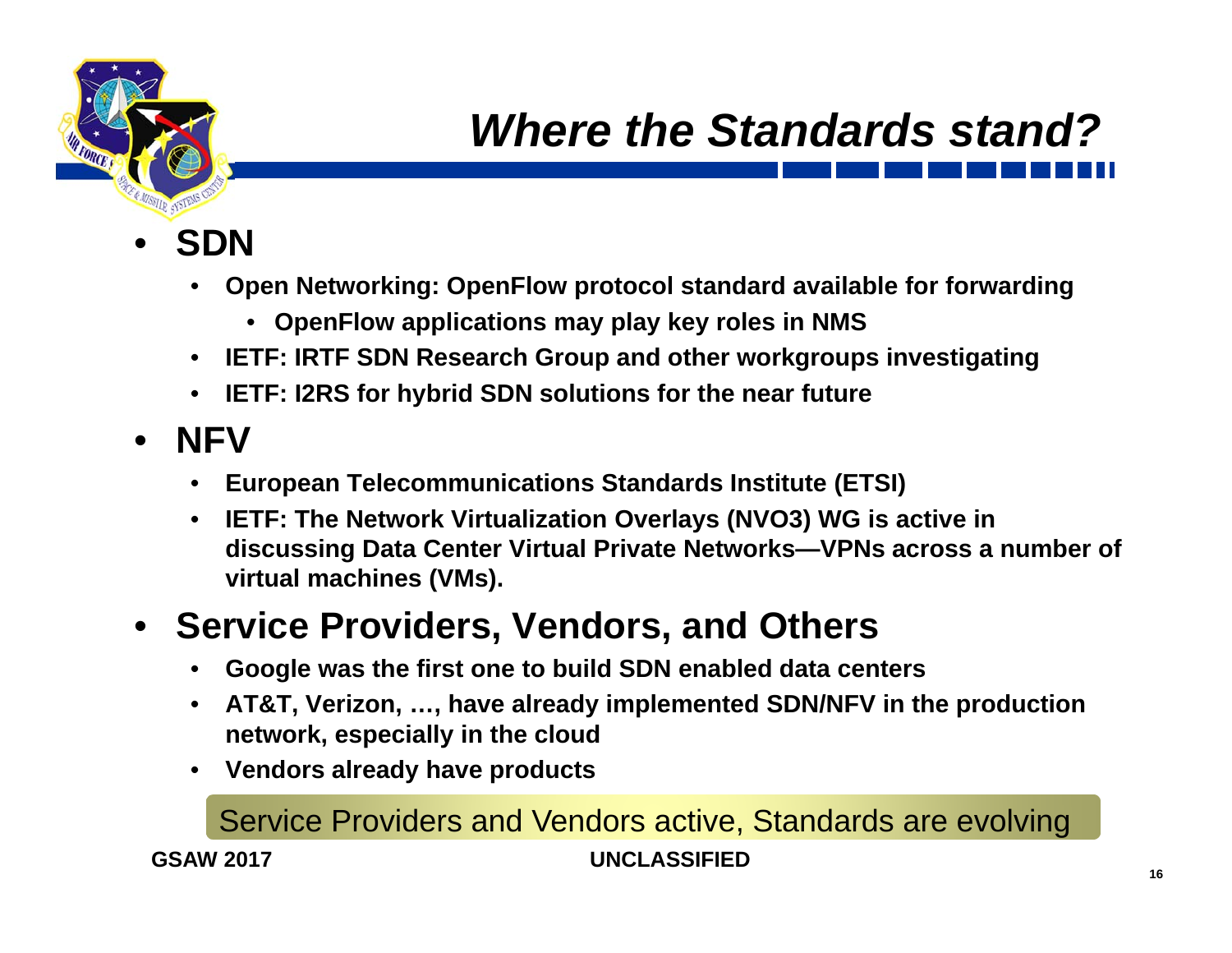

*Future Work*

- • **Keep track of the Standards which are evolving**
	- •**Open Networking, ETSI, IETF, ITU, IEEE, …**
- $\bullet$ **Need to define and refine the architecture**
- $\bullet$ **Consider deploying SDN/NFV enabled EGS**
- $\bullet$  **Need to optimize the migration strategies for the legacy networks**
	- $\bullet$  **Need to identify the mission networks for migration such that the migration would** 
		- **result in savings**
		- **increase in resiliency, redundancy, capacity, & automation**
		- **reduce manpower**
		- **other factors**

Lot of work ahead!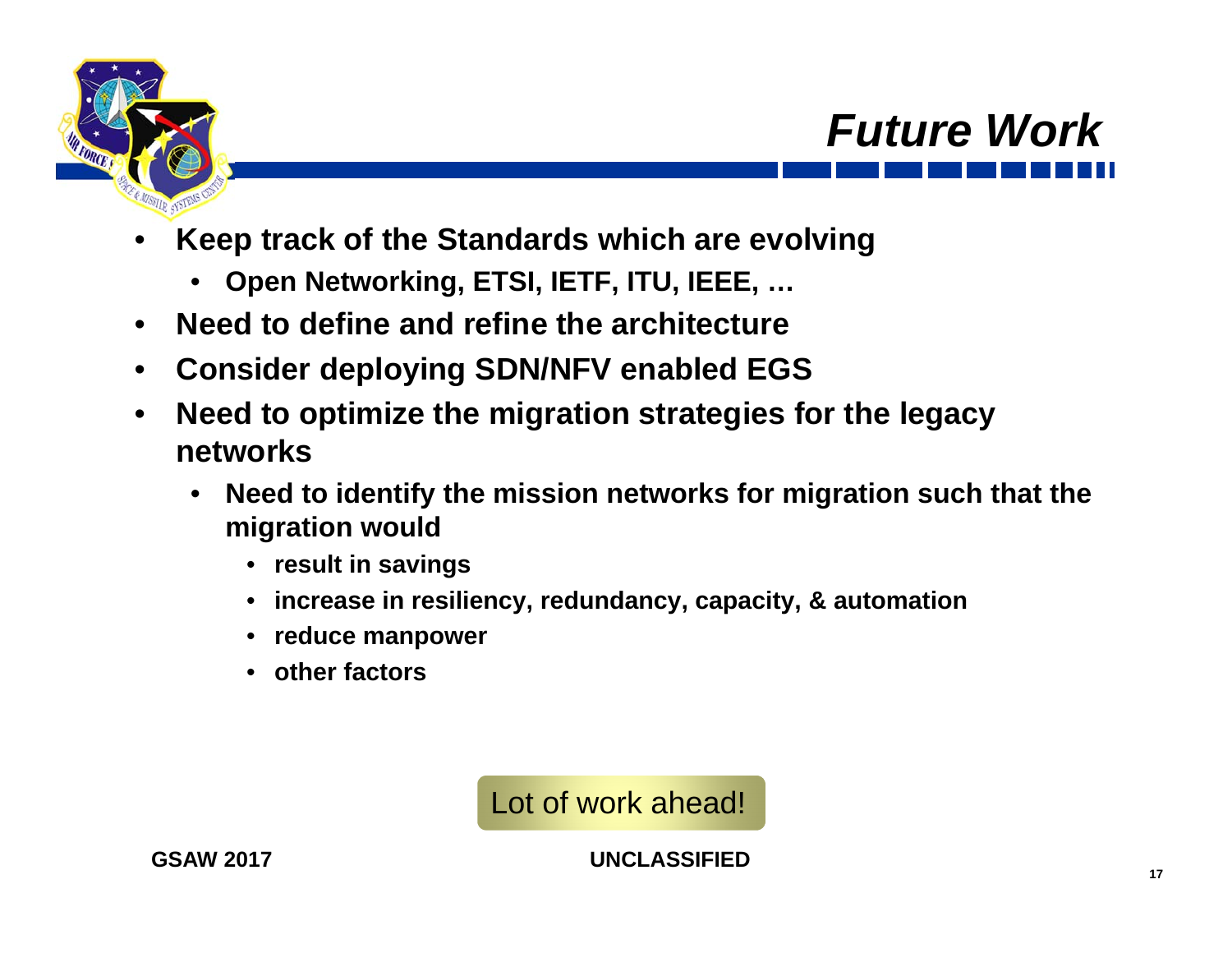



- • **Proposed** 
	- **SDN/NFV approach for the federation of SATOPS ground systems** 
		- **that will overcome the current limitations**
		- **while meeting the SEV visions**
- **Discussed** 
	- **Deployment strategies**
	- $\bullet$  **Implications of the architecture & changes to business logic**
- **Addressed future work**

SDN/NFV for the federation of SATOPS networks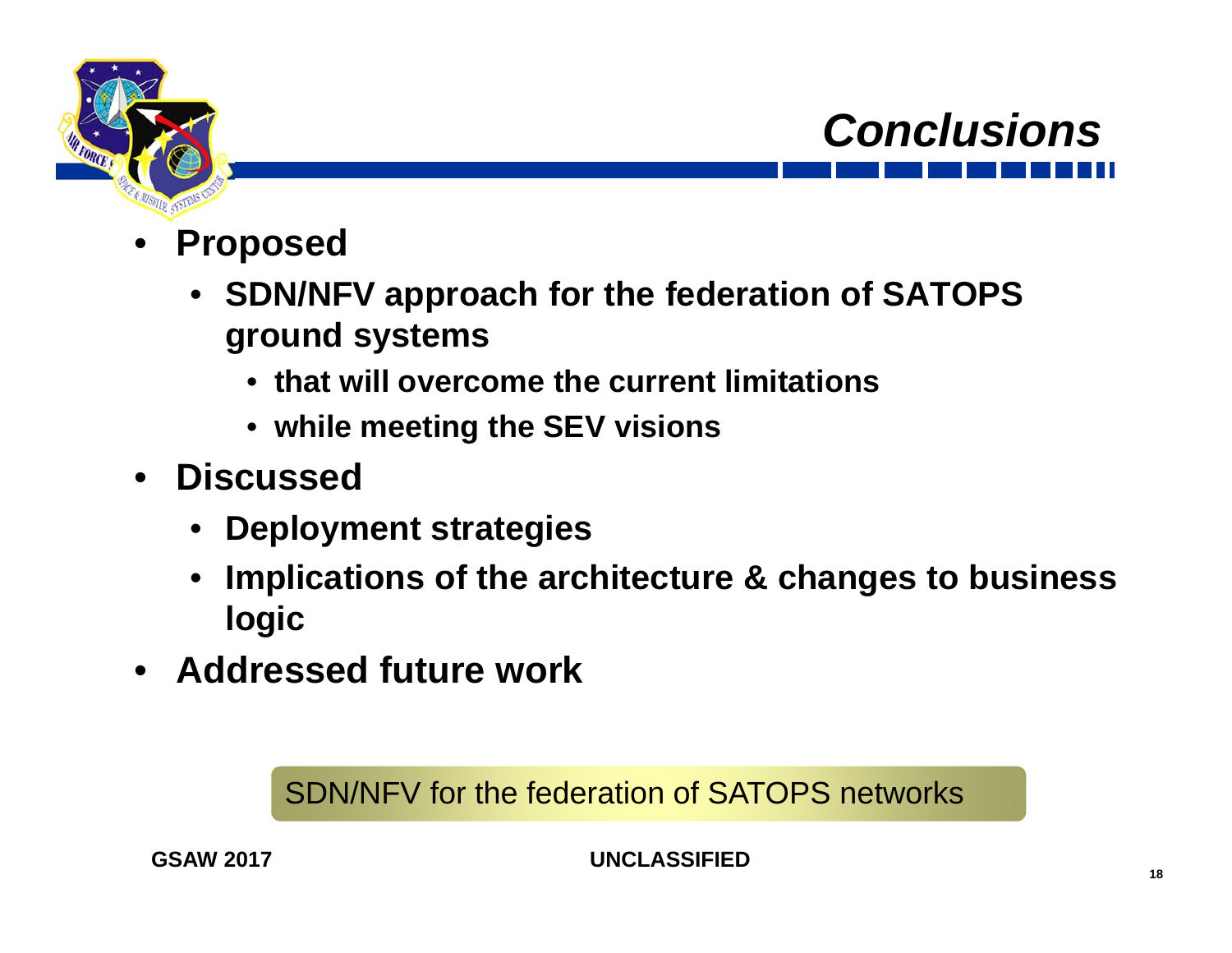



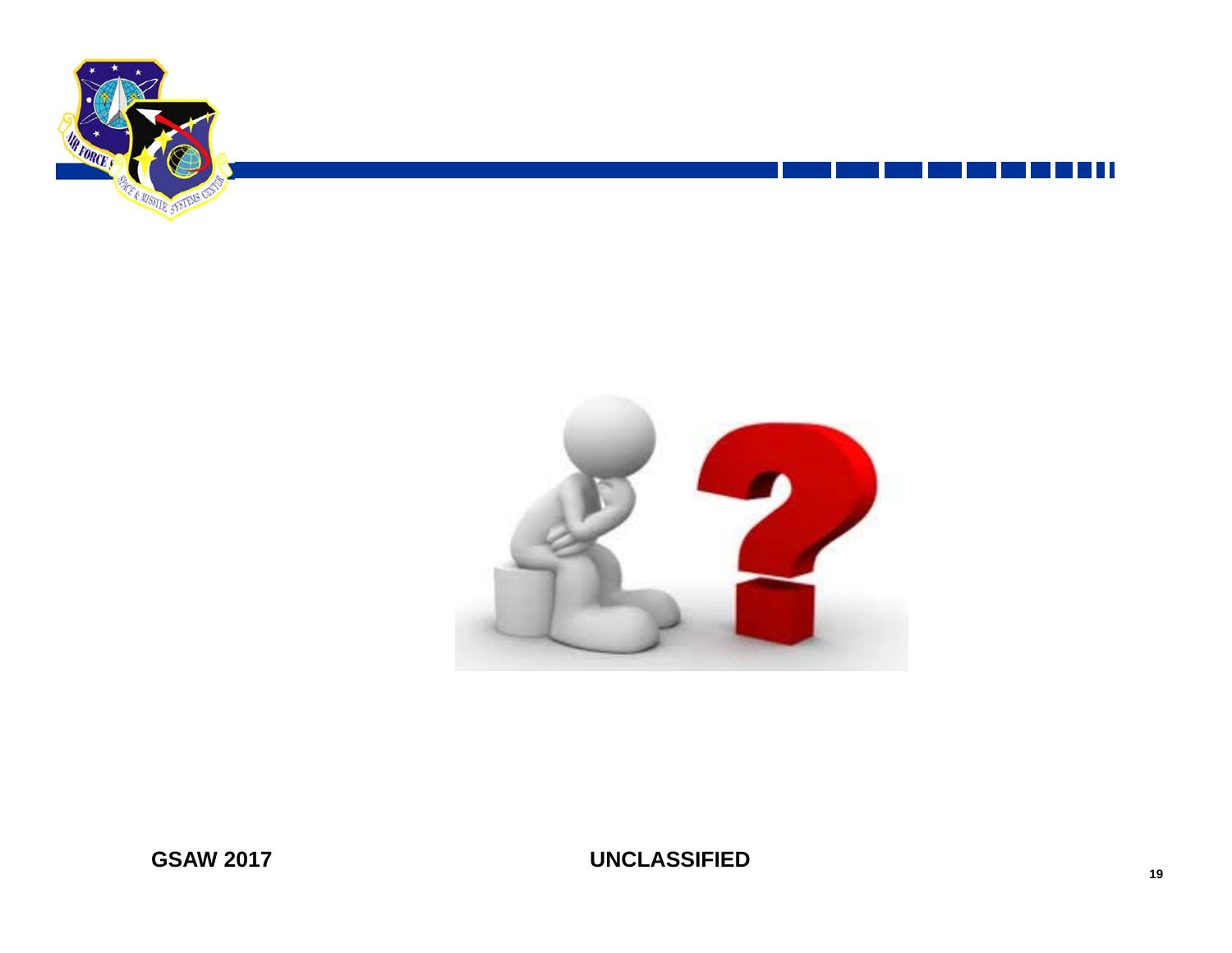

- **1. Langley, Maj. Derrick, "Enterprise Ground Services (EGS) Overview and Standards," GSAW 2016.**
- **2. Shaping the Enterprise for the Conflicts of Tomorrow, Enabling the Joint Information Environment (JIE), DISA, 2014.**
- **3. Bertaux, L, et al., "Software Defined Networking and Virtualization for Broadband Satellite Networks," IEEE Communications Magazine, Satellite Communications and Networking: Emerging Techniques and New Applications, v 53, Issue 3, pp. 54-60, March 2015.**
- **4. Ferrus, R, et al., "SDN/NFV-enabled satellite communications networks: Opportunities, scenarios and challenges," Physical Communications, November 2015.**
- **5. SDN, https://www.opennetworking.org/sdn-resources/sdn-definition**
- **6. NFV, http://www.etsi.org/technologies-clusters/technologies/nfv**
- **7.http://www.cloudnfv.com/WhitePaper.pdf**
- **8. TM Forum, https://www.tmforum.org/**
- **9. White, R, et al., "Cloudy-Eyed: Complexity and Reality with Software-Defined Networks," The Internet Protocol Journal, Nov 2016.**

*References*